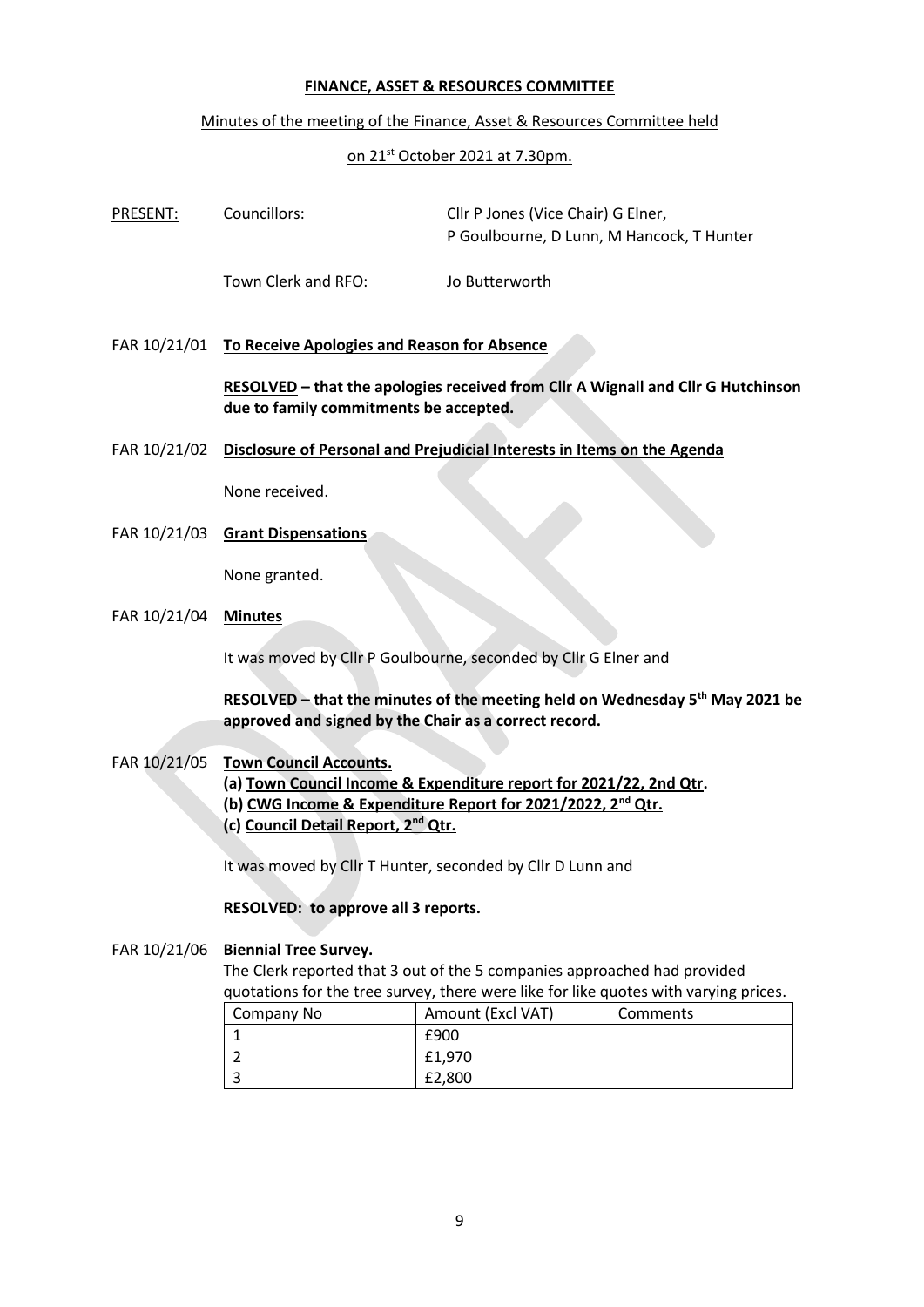It was moved by Cllr G Elner, seconded by Cllr T Hunter and

**RESOLVED: to accept the quotation from company 1 for £900 (exc VAT), to survey all the trees on the Town Council owned and managed sites as it offered best value. The successful contractors were Llanerch Arboriculture.**

### FAR 10/21/07 **Oak tree – Beech Grove.**

The Clerk reported a resident had raised concerns over the safety of overhanging branches of an oak tree on Beech Grove Football field. Using her delegated powers due to the health and safety concern, the Clerk had instructed Egerton's Tree Care (who has previously contracted for the council) to assess the level of works required. It had been recommended to dead wood the crown at a cost of £380 exc VAT. The Clerk had authorised these works be carried out as soon as it was possible for the safety of the resident and his family. **Noted.**

#### FAR 10/21/08 **Temporary Roof Repairs – Town Hall Roof**

Four contractors had visited the Town Hall to look at the required works to make temporary repairs to the committee room roof. Only 2 like quotations had bee received.

| <b>Company No</b> | <b>Amount (Exc VAT)</b> | <b>Comments</b>   |
|-------------------|-------------------------|-------------------|
|                   | £8,000                  | £4k for each roof |
|                   | £2.930                  | Cost for one roof |

It was moved by Cllr T Hunter, seconded by Cllr P Goulbourne and

**RESOLVED: to accept the quotation for £2,930 (exc VAT) from Company 2 to make temporary repairs the roof above the committee room. The successful contractors were Jonathan Roberts Roofing Contractors Limited and it was agreed to ask them for a quote to carry out temporary repairs to the main hall roof whilst they were here.**

# **FAR 10/21/09 Replacement Fire Doors - Town Hall**

Councillors considered the 3 quotations received for replacement doors with new door furnishings and a weather board in the main hall at the town hall.

| Company No | <b>Amount (Exc VAT)</b> | <b>Comments</b> |
|------------|-------------------------|-----------------|
|            | £988.00                 |                 |
|            | £1085.00                |                 |
|            | £790.00                 |                 |

It was moved by Cllr Hunter, Seconded by Cllr Goulbourne and

## **RESOLVED: it was agreed that although company 2 was the more expensive the standard of past work was very high so quote number 2 for £1,085 was accepted. The successful candidate was D M Holt Joinery.**

#### FAR 10/21/10 **CCTV Camera Cross Street**

The Promenade on Cross Street had been identified by the police (as well as councillors on the annual walk) as an area that would benefit from CCTV coverage. A quotation of £981.67 (exc VAT) had been received from Technical Services (with whom the Town Council holds their CCTV contract) for a new camera to be installed on Cross Street toilets to cover the benched area to the side of the building.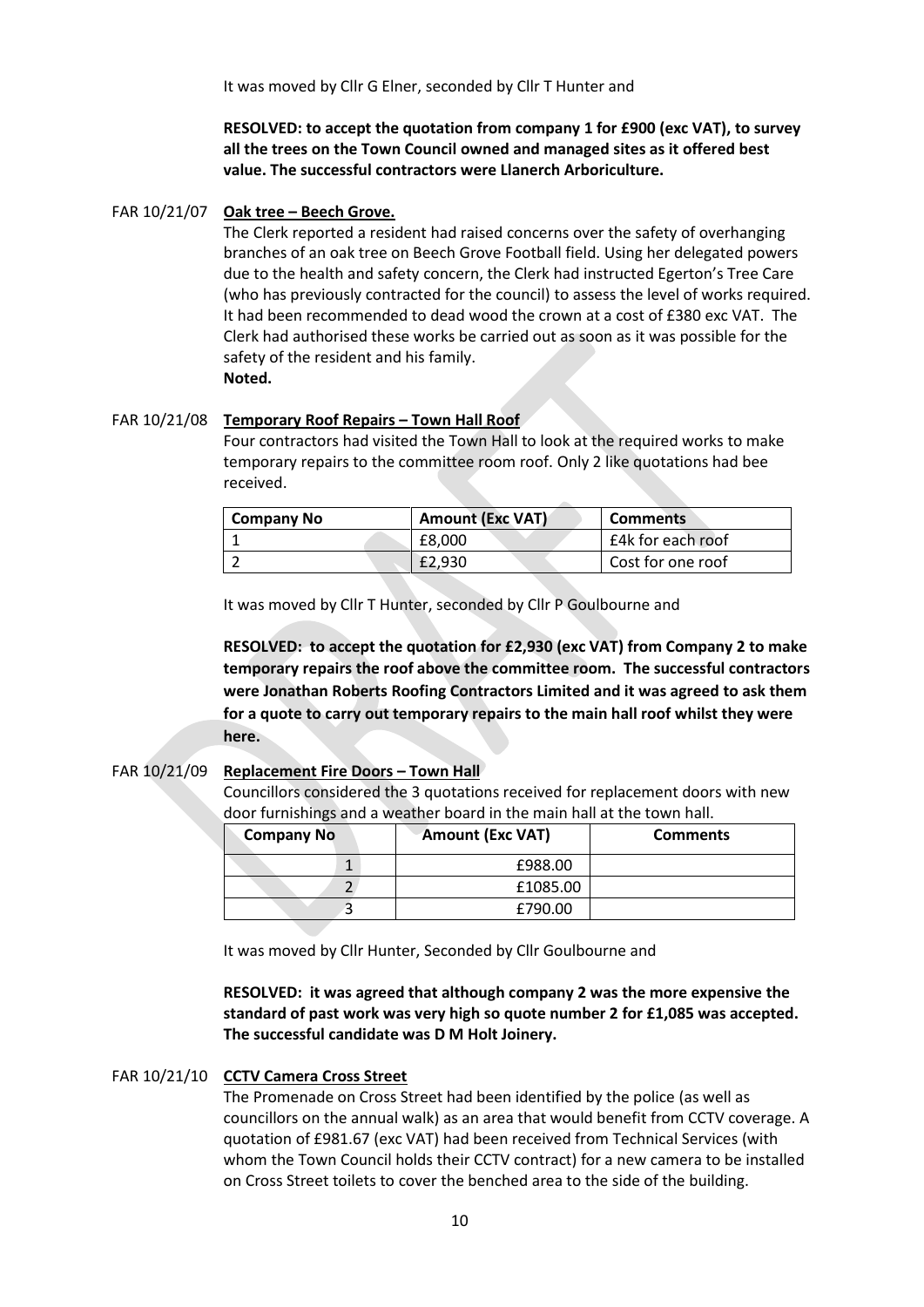It was moved by Cllr P Goulbourne, seconded by Cllr G Elner and

#### **RESOLVED: to accept the quotation of £981.67 from Technical Services.**

#### FAR 10/21/11 **RBL Donation**

Discussions took place as to how much of the £100 budget allocated for Remembrance Sunday would be donated for the Remembrance Wreath.

It was moved by Cllr Hunter, seconded by Cllr Goulbourne and

**RESOLVED:** to donate £70 to the Royal British Legion for the Wreath and spend £30 on refreshments**.**

#### FAR 10/21/12 **Cemetery Lodge**

The Committee considered a request from Ellesmere Rural Parish Council to consider a rent review on Cemetery lodge, the last time this had been conducted was 2019 when the Town Council with the recommendations from the Cemetery Working Group agreed to keep the rent the same for 2019/2020.

Clause 1.7.8.4 of the tenancy agreement states 'In clauses 1.7.8.2 and 1.7.8.3 the Rent will increase by the amount stated for the annual increase in the CPI (Consumer Price Index as quoted by the Office of National Statistics) as quoted for the month 2 months prior to the month of the increase. Regardless of CPI, the amount of rent will be subject to a minimum of 2% to a maximum of 5%.

CPI rose to 3.2% in August 2021, with this in mind a suggested rent increase of £25 per month from Bowenson and Watson and taking into account that the tenants have been good long-term tenants, committee agreed to recommend an increase the rent as from the 1st April 2022 to £575, which is a 4.54% increase and to ensure that the tenants are given plenty of notice.

It was moved by Cllr Jones, seconded by Cllr Hunter and

## **RESOLVED: To RECOMMEND to full council an increase in rent on the Cemetery Lodge of £25 to £575 as from the 1 st of April 2022 as long as ERPC agree.**

## FAR 10/21/13 **Town Hall Hire Charges**

Cllrs G Elner, P Goulbourne, P Jones. D Lunn, T Hunter volunteered to form a working group to review the Town Hall Hire Charges for 2022 to be considered by council during budget deliberations. It was also agreed to write to all regular town hall users to give them notice that the charges are currently being reviewed and that they will be given plenty of notice before any new charges are implemented.

### **RESOLVED: Cllrs G Elner, P Goulbourne, P Jones. D Lunn, T Hunter volunteered to form a working group to review the Town Hall Hire Charges for 2022**

### FAR 10/21/14 **Conditions of Hire for Birch Road Recreation Ground**

The Clerk had produced a set of conditions and regulations for hire for Birch Road Recreation ground which had been circulated with the agenda. All members agreed that that under the Insurance & Liability section, Item 2, should read. Ellesmere Town Council also accepts no liability for any injury that may be caused to people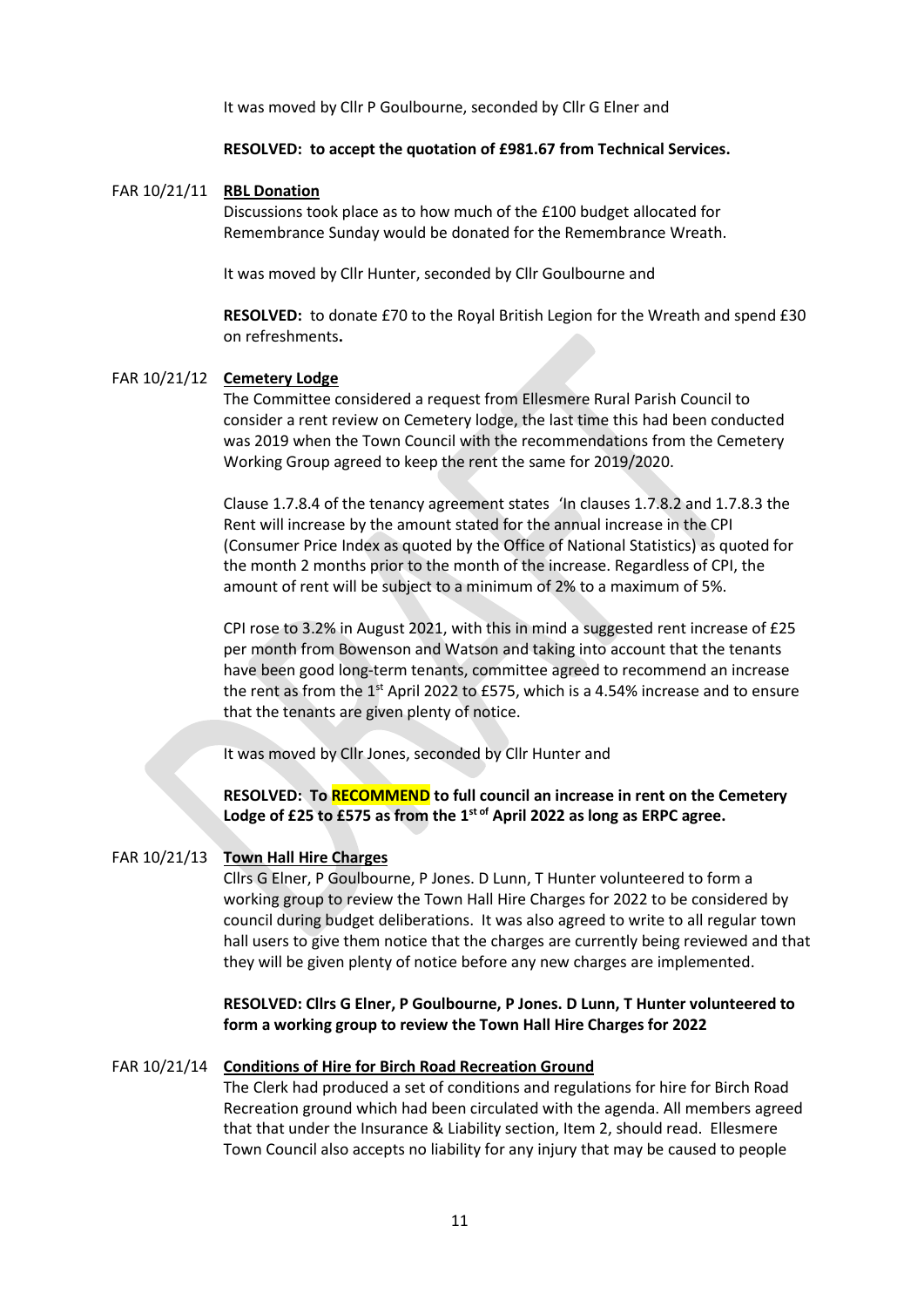attending the hirer session during the time of hire. This is the hirers responsibility. The Clerk will make this amendment.

### FAR 10/21/15 **PA System at Ellesmere Town Hall**

A proposal to install a new PA System at Ellesmere Town Hall had been received from the Cellar Church and circulated to councillors for consideration. **Proposal in Summary:**

Cellar church have budgeted for costs of a new PA System and installation works, estimated to be £925, to be installed for in the Main Hall at the Town Hall for use by them and other town hall users. They would pay for any ongoing upkeep costs and upkeep costs except in the case where damage was caused by a different group hiring the hall. If they ever leave the building, they will cover the costs of making good or preferably leaving the system in situ for the use of the Town Hall.

The Clerk reported that there are only 2 small groups that use a microphone once a month for their members to hear during meetings, the request would not affect or be of benefit to any other users as anyone hiring the hall for a Disco, brings their own systems.

It was moved by Cllr P Goulbourne, seconded by T Hunter and

**RESOLVED: To allow the Cellar Church to install the new PA System providing that if they were to ever leave the building, they gift the system to the Town Hall to ensure that the building is not left without one.**

### FAR 10/21/16 **Business Rate Overpayments**

A company had approached the council offering to help assess if they had been overpaying their business rates at the Town Hall. The proposal was to assess the property and if they felt that premises met the criteria set by the Valuation Office Agency they would charge £1,300 to carry out the required survey, if successful they would charge the Town Council 25% of 1 years savings.

The proposal was considered, and councillors felt that this is a task they can carry out themselves using the HMRC Business rates guidance. It was agreed that the following Cllrs would like to set up a working group to investigate the matter further.

**RESOLVED: Cllr P Jones, G Elner, P Goulbourne, D Lunn, M Hancock, will form a working group to look at the Town Hall Business rates.**

#### FAR 10/21/17 **Jointly Owned Property**

The Clerk had circulated a report prior to the meeting updating members on the meeting held with Shropshire Council to discuss the jointly owned property. A discussion took place regarding the Town Council's profits from the properties, and it was clear that members were under the impression that the Town Council's profits were ring fenced for the Mere but having attended the meeting it was highlighted that all funds budgeted for Shropshire Council's Outdoor Partnership Team were divided by all 25 of the sites they manage, which includes the Town Council's profits.

Members agreed that all of the Town Council's income from the Jointly owned property should be paid back to them annually so that they had a say where their